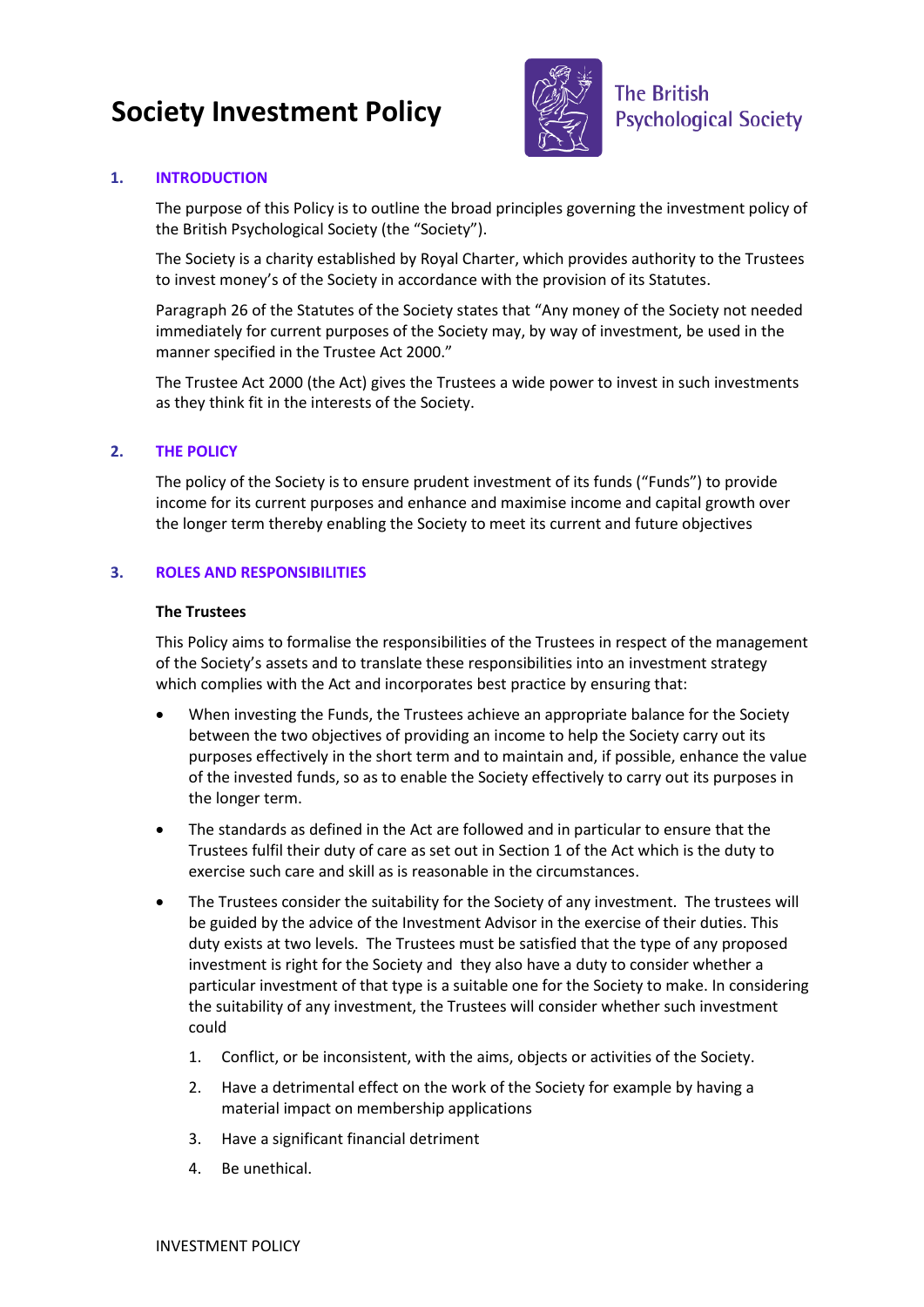In carrying out its duties, the Trustees will seek advice from the Finance Sub-Committee.

- Trustees must consider the need of diversification i.e. having different investments within each type. This will reduce the risk of losses resulting from concentrating on a particular investment or type of investment.
- Trustees must periodically review investments of the Society. A review will be undertaken annually and the Investment Advisors will make a presentation to the Board advising on the diversification and risk profile of the investments of the Society.

### **The Finance Sub-Committee**

The Finance Sub-Committee has responsibility for conducting an initial review of the Investment Advisors' reports, reviewing the performance of the investments and for making recommendations to the Board in respect of its investment policies, the level of risk of investments and the diversification of investments.

#### **The Investment Advisors**

The Trustees recognise their overall responsibilities for investment decisions and the need to take specialist advice before making such decisions. In this regard, the Trustees have appointed Investment Advisors to provide advice to the Trustees and to manage the investments on behalf of the Society keeping the Trustees advised on more detailed aspects of its investment policy and performance.

The Investment Advisors have responsibility for advising the Board on the more detailed aspects of its investment policy and performance and measure the performance of the total investments against market benchmarks.

The Trustees will review its appointment of specialist investment advisers at intervals not exceeding 2 years.

## **4. TRUSTEE OBJECTIVES IN INVESTING ITS FUNDS**

The Act gives to the Trustees "the general power of investment" where a trustee may make any kind of investment that they could make if they were the owners of the Funds. The Trustees have agreed that the Society's investment objective is to preserve capital, where an income for the Society is required, however, the priority is to maintain and maximise the value of the investment funds after the effect of inflation.

Furthermore the Trustees have a legal duty to avoid speculative forms of investment.

The Trustees have agreed that details of their investment approach and key decision are recorded in writing in order to demonstrate that they have considered the relevant issues, taken advice appropriately and reached a reasonable decision.

## **5. MAINTENANCE OF LIQUIDITY LEVELS**

The investment portfolio shall remain sufficiently liquid to meet all operating requirements that may be reasonably anticipated. This is accomplished by structuring the portfolio so that securities mature concurrent with cash needs to meet anticipated demands (static liquidity).

Furthermore, since all possible cash demands cannot be anticipated, the portfolio should consist largely of securities with active secondary or resale markets (dynamic liquidity). Alternatively, a portion of the portfolio may be placed in money market mutual funds or local government investment pools which offer same-day liquidity for short¬-term funds.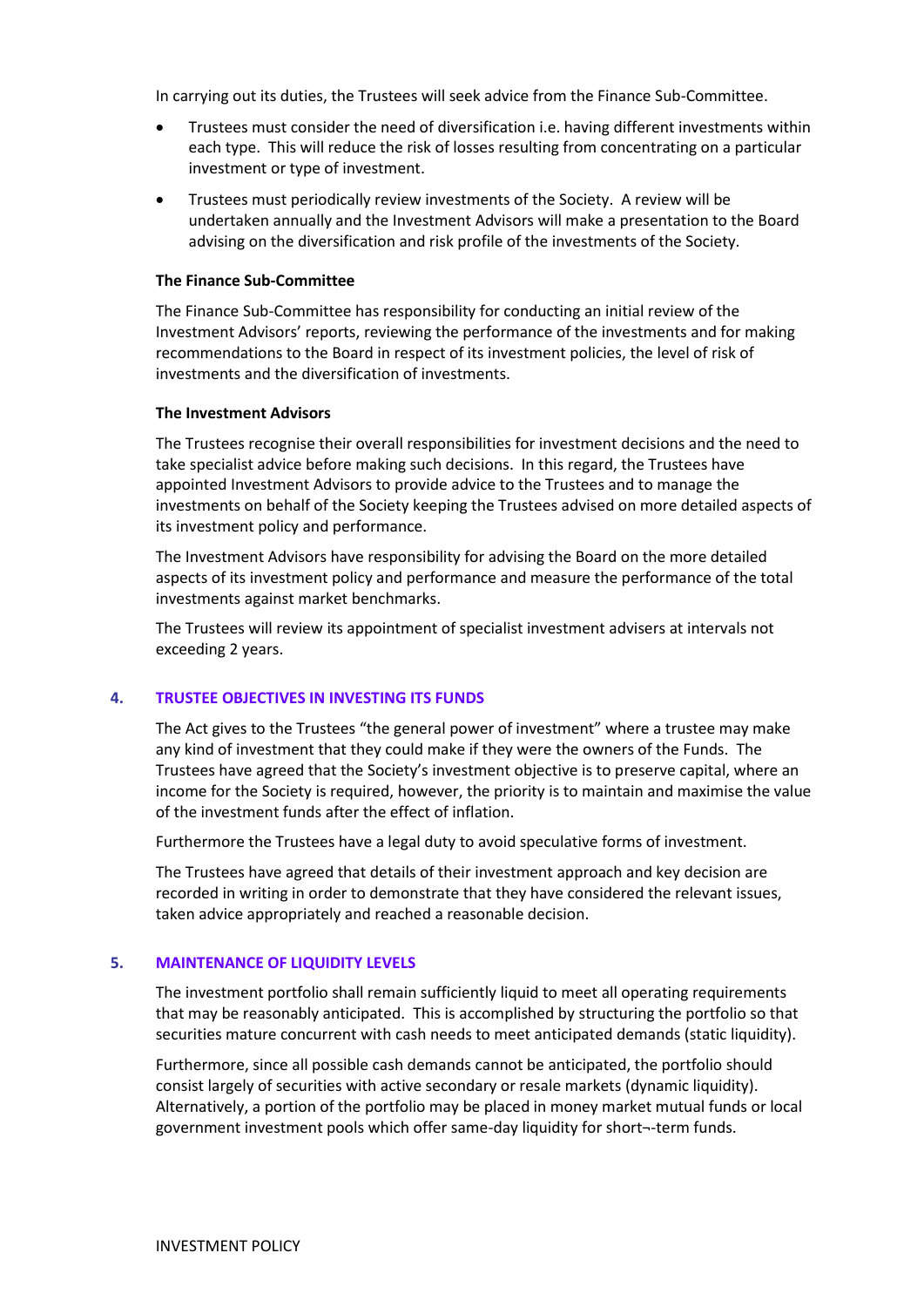### **6. INVESTMENT RISKS AND PROFILE**

The Trustees recognise that all investments involve an element of risk. The level of risk that is appropriate for the Society will be agreed by the Trustees based on the Society's capacity to afford potential investment losses and its investment objectives. To mitigate risk, the Society will maintain a diversified portfolio of assets in order to protect the Society's investments from sudden variations in the market. Additionally the Trustees have considered investing only, or substantially in markets where financial services are closely regulated and compensations schemes are in place.

The Trustees, after taking advice, are not adverse in appropriate circumstances, to investment in a high risk category but such investment cannot exceed 25% of its Funds at any one time.

The investment of the Funds should be distributed following the best advice from the Investment Advisor and its direct effect in achieving the investment risk tolerance specified.

The asset classes' allocation considered by the Trustees should include

- Cash
- Sovereign Fixed Income
- Corporate Fixed Income
- Developed market Equity
- Emerging Market Equity
- Private Equity
- Commodities
- Absolute Return

The Trustees have requested the following availability of Funds:

- Funds to be available on instant access 10%
- Funds used for short term investments 30%
- Funds tied up for longer period of time 60%

These percentages are determined taking into consideration the liquidity needs of the Society, after considering financial needs, future spending commitments, long term organisational objectives and unplanned changes in activity or events which may impact on the Society.

#### **7. SURPLUS FUNDS**

Where the level of capital and income growth achieved is greater than the annual rise in the cost of living, the Trustees may, at their discretion, determine to expend surpluses arising in subsequent periods or to re-invest for further income growth.

#### **8. RESTRAINTS ON TYPES OF INVESTMENTS**

The Society is committed to investing its funds on a responsible basis and this policy sets out investment constraints namely:

- Investments shall comply with the rules and regulations of the Act
- At the discretion of the Trustees, investment in companies whose trade is inconsistent with the aims of the Society may be expressly precluded. The Trustees will not however preclude investments in companies for any other reason e.g. political.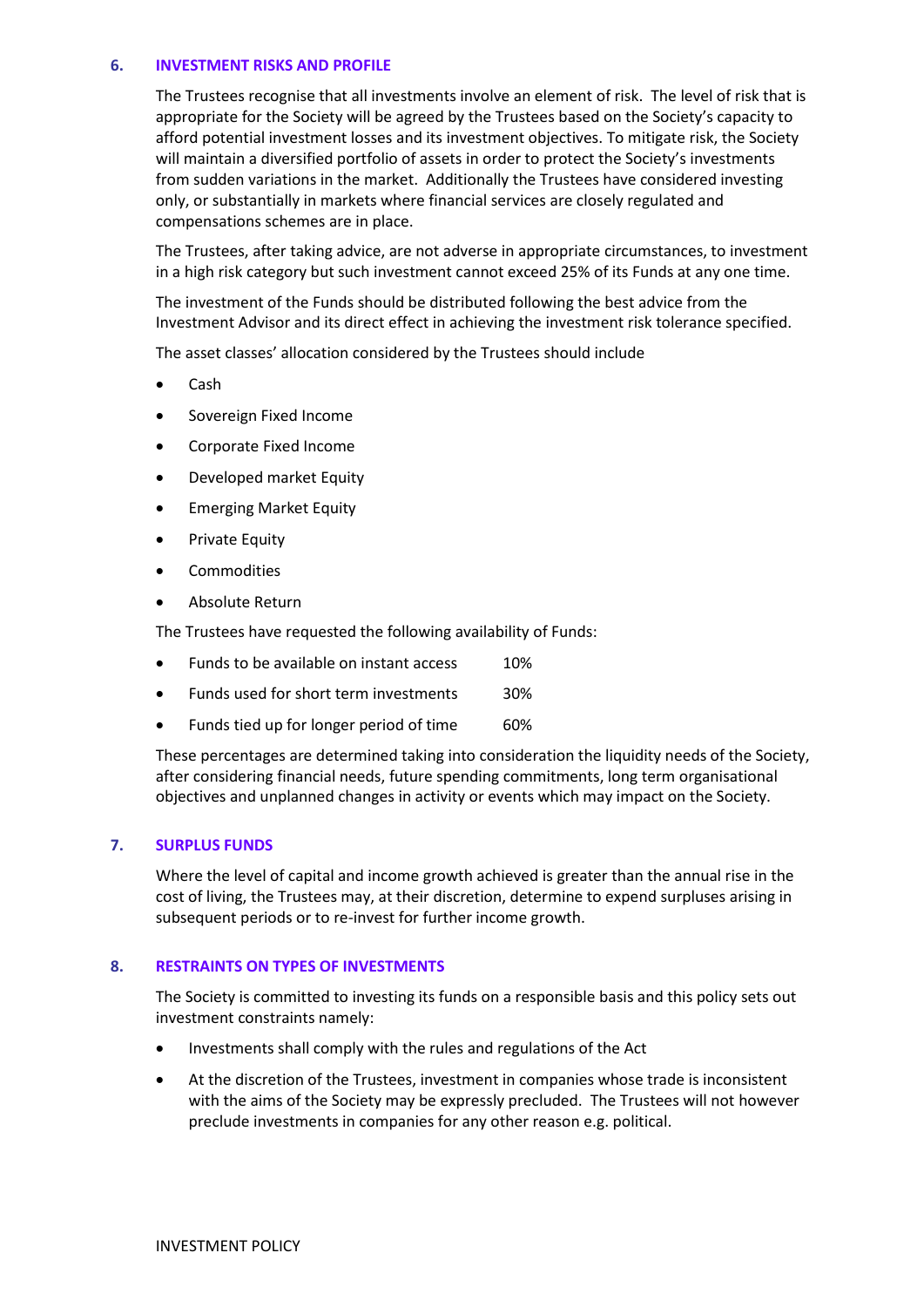- Investment shall be precluded where the primary part of their business clearly demonstrates the following characteristics:
	- The manufacture and sale of tobacco products or alcohol
	- Companies involved in the fur trade
	- Pornography
	- Gambling
	- Manufacture and sale of armaments to oppressive regimes
	- Institutional violations of human rights including the exploitation of the work force
	- Engagement in fossil fuel extraction
	- Predatory lending, aggressive tax avoidance

# **9. SELECTION OF INVESTMENT ADVISORS**

The selection of Investment Advisor(s) must be based on prudent due diligence procedures. An Investment Advisor so appointed must be an independent investment advisor which is authorised and regulated by the Financial Conduct Authority.

A Trustee is specifically excluded from providing investment advice, even though they may be so authorised.

## **10. FUND MANAGEMENT**

This Investment Policy has been established to act as a basis for financial advice received from the appointed Investment Advisor.

The financial advice received from an investment Advisor appointed by the Society must take into consideration the management of the main risks associated with investments such as capital risk, liquidity risks, market risks, valuations risk, tax risks and environmental, social and governance risks.

The delegation of advice is subject to the conditions below:-

- **a.** Advice is compliant with the investment policy adopted by the Trustees
- **b.** The delegated powers may be withdrawn at any time
- **c.** The delegation will be reviewed at least every two years

Investment Advisors shall be reviewed regularly regarding performance, personnel, strategy, research capabilities, organisation and business matters and other qualitative factors that may impact their ability to achieve the desire investment results.

#### **11. FUND MANAGEMENT DELEGATION REVIEW**

Investment Advisors appointed by the Society will be expected to report to the Society regularly on the Society's portfolio performance compared with movements in various indices and other appropriate investment performance "benchmarks" on a half yearly basis.

These investment performance indicators will be agreed between the Trustees and the Investment Advisors and should provide an assessment of both capital growth as well as income performance.

The report will be considered initially by the Finance Sub Committee at its meeting immediately prior to the trustee meeting.

The Investment Advisor is also required to

 Provide subsidiary tax certificates for all interest and dividend payments and contract notes in respect of investment sales and purchases as soon as possible